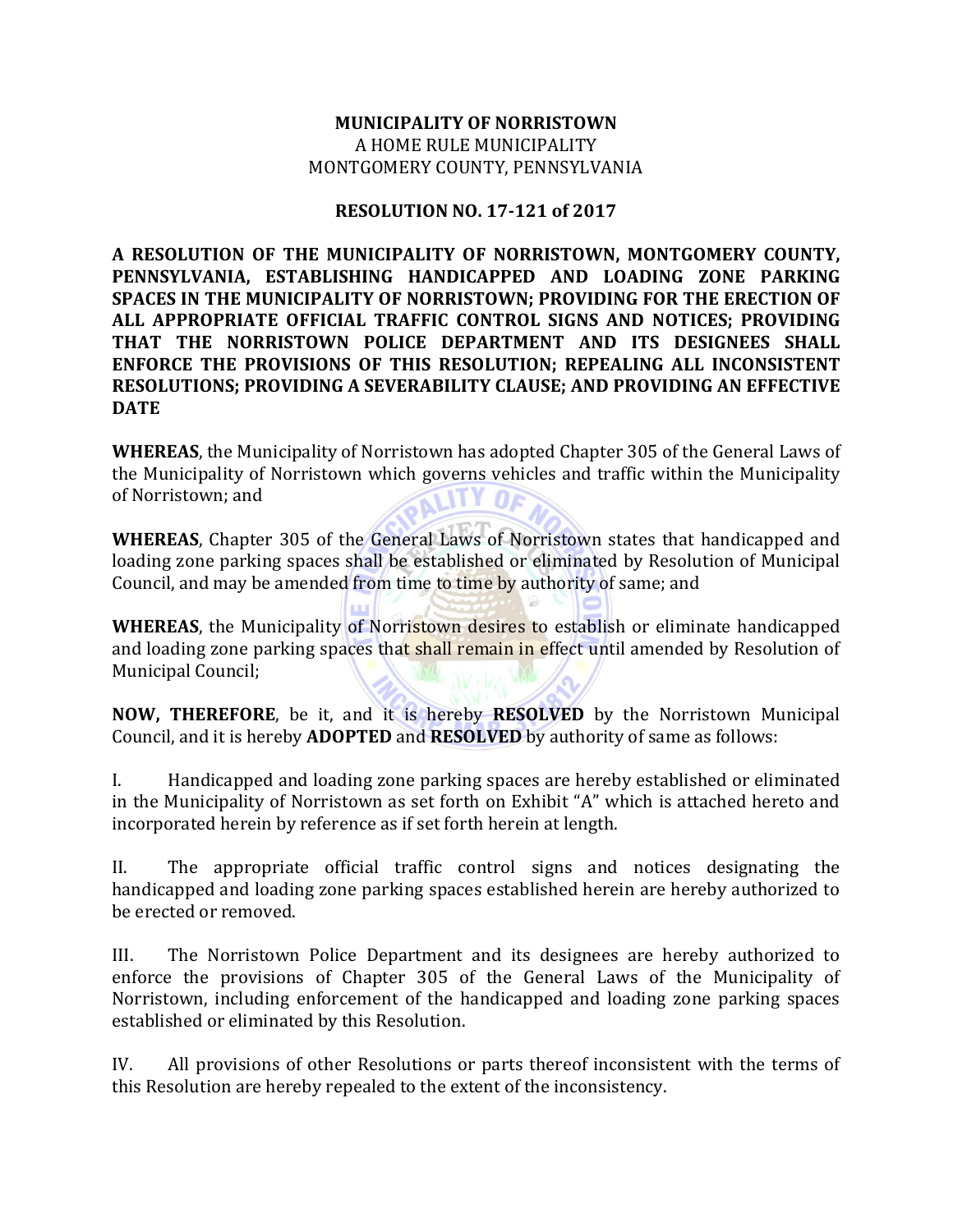V. The provisions of this Resolution are declared to be severable. If any part of this Resolution is declared by a court of competent jurisdiction to be invalid or unconstitutional, such determination shall have no effect on the remaining provisions of this Resolution.

VI. This Resolution shall be effective immediately upon its legal adoption.

**ENACTED** and **ORDAINED** this 4th day of April 2017

Seal: **Municipality of Norristown Municipal Council** EЛ By: Sonya Sanders Council President Attest Crandall O. Jones, ICMA - CM Municipal Administrator **MAR**